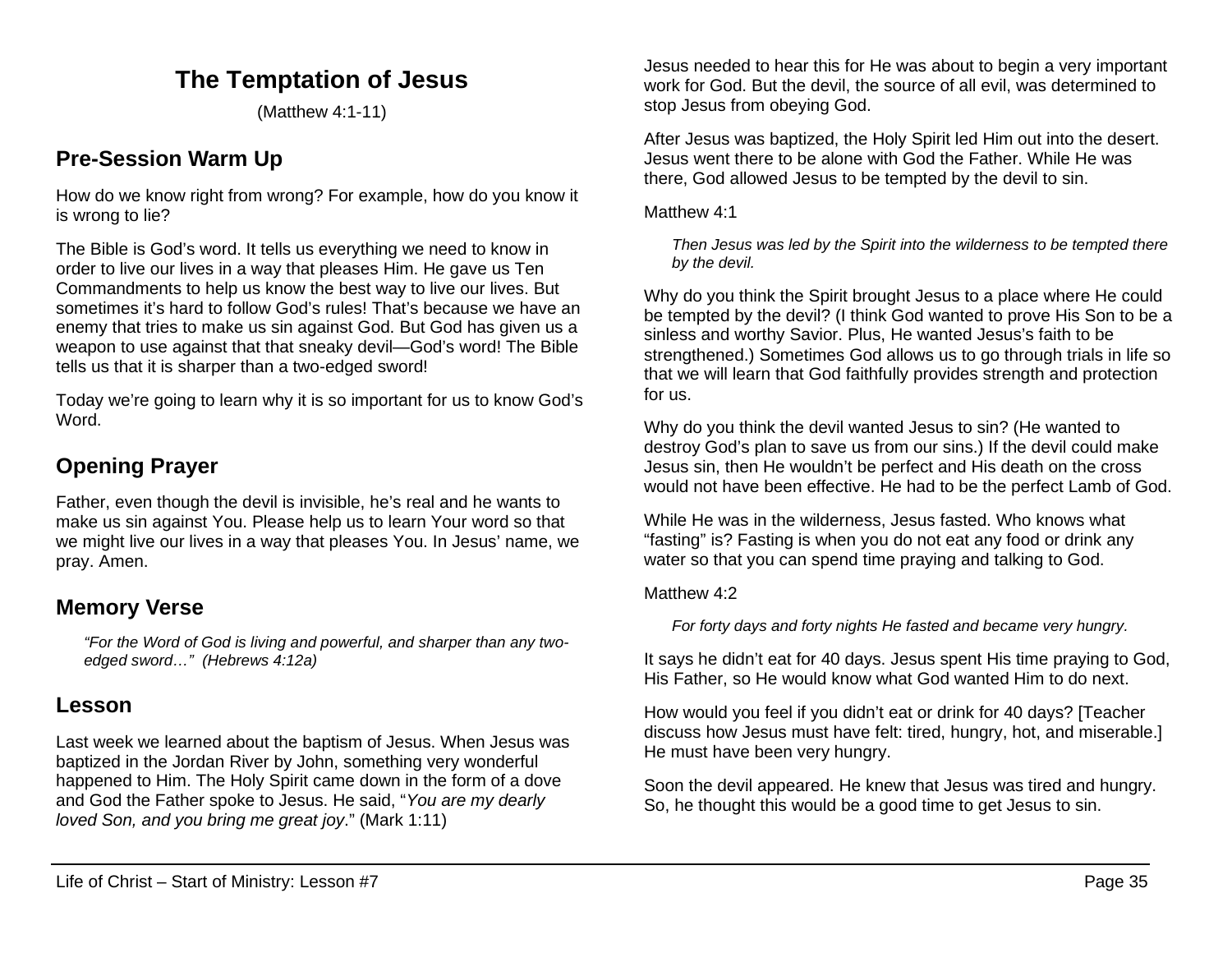#### *1st Temptation: Stones to bread – not trusting God, not waiting for God*

#### Matthew 4:3

*During that time the devil came and said to Him, "If You are the Son of God, tell these stones to become loaves of bread."*

The devil came to Jesus and said, "I imagine You're pretty hungry by now, aren't You? If You are really God's Son, You could just say to these stones, 'Turn into bread!' and they would."

But Jesus knew that the devil was just trying to get Him to do what the devil wanted instead of what God wanted.

Why was it wrong for Jesus to turn the rocks into bread? (Because that would prove that Jesus didn't trust God the Father to provide for Him.)

So, Jesus used the sword of the Spirit, the word of God, to defeat the devil.

#### Matthew 4.4

*But Jesus told Him, "No! The Scriptures say, 'People do not live by bread alone, but by every word that comes from the mouth of God.'"* 

Jesus knew God's word and told the devil that man needs more than bread to live on; he needs to trust every word God says.

### *2nd Temptation: Jump off the temple – test God's power*

So, the devil tried again. This time he took Jesus to Jerusalem and stood him on the very top of the temple where God's people worshipped God. Perhaps he could make Jesus misuse His power to impress the people.

### Matthew 4:5-6

*Then the devil took Him to the holy city, Jerusalem, to the highest point of the Temple, and said, "If You are the Son of God, jump off! For the* 

*Scriptures say, 'He will order His angels to protect you. And they will hold you up with their hands so you won't even hurt your foot on a stone.'"* 

The devil was saying, "*I know how you could get people to believe You're the Son of God. Just climb up to the highest part of the temple and jump off. You wouldn't even get hurt, because Scripture says that God's angels will catch You*."

Of course, Jesus wanted people to believe in Him, so He could tell them about God's wonderful plan of salvation. But Jesus knew that would be the wrong way to get people to follow Him.

Why was it wrong for Jesus to jump off the Temple? (Jesus knew if He did that, he would be testing God's power to save His life and that would prove that Jesus didn't really trust God the Father.)

So again, Jesus used the sword of the Spirit, the word of God, to defeat the devil.

#### Matthew 4.7

*Jesus responded, "The Scriptures also say, 'You must not test the LORD your God.'"*

### *3rd Temptation: Get all the kingdoms by worshiping the devil – wanting to get power*

That sneaky devil had one more temptation up his sleeve. Next Satan took Jesus to the top of a very high mountain.

### Matthew 4:8-9

*Next the devil took Him to the peak of a very high mountain and showed Him all the kingdoms of the world and their glory. "I will give it all to You," he said, "if You will kneel down and worship me."*

The devil was tempting Jesus with power. He said, "*Look at all the kingdoms of the world. I can give you power and authority over the whole world if you will just worship me*."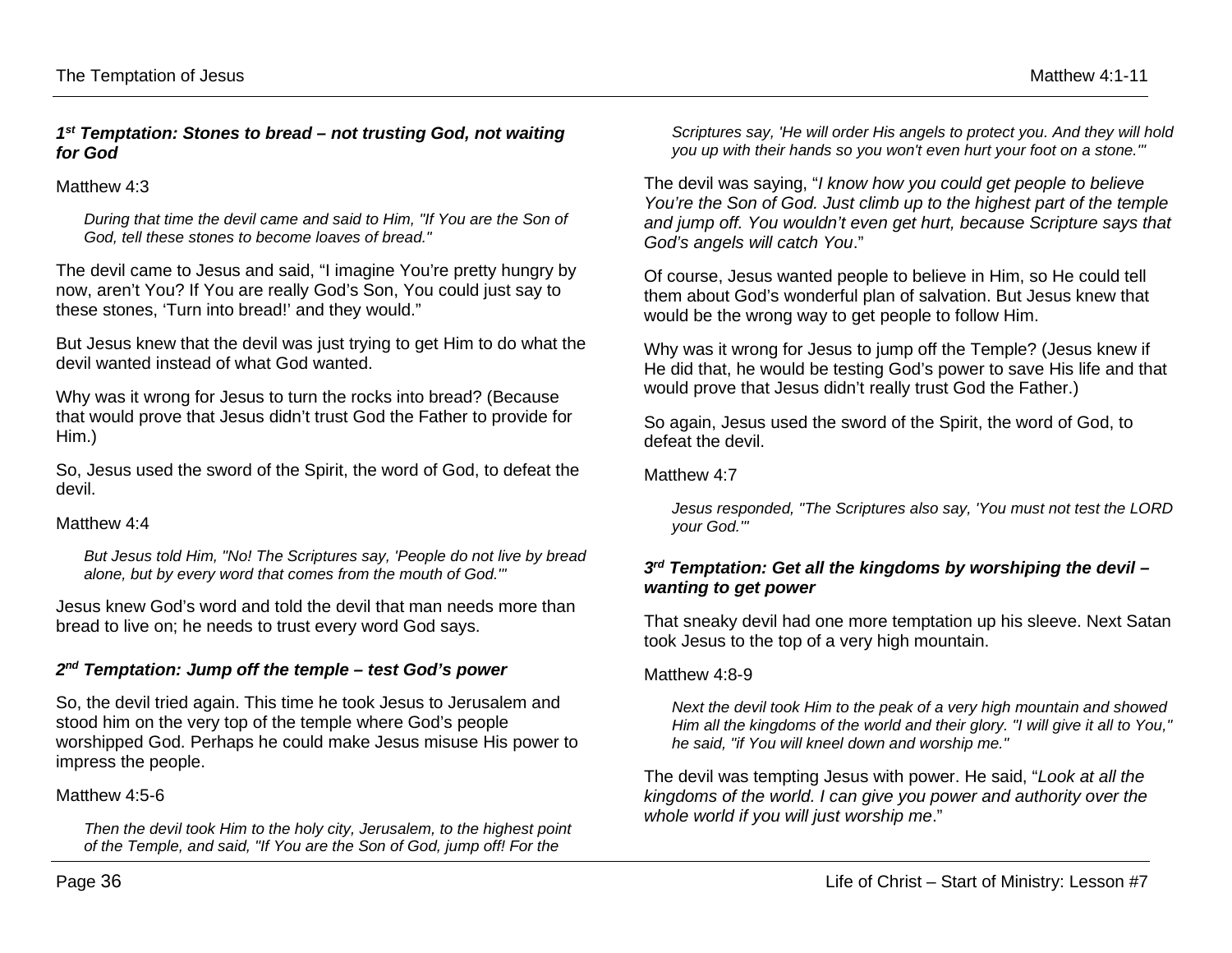Why was it wrong for Jesus to bow down and worship the devil? (Jesus knew we are only to worship God.) Jesus knew that the devil isn't in charge of the world—God is! And He knew that by dying on the cross He would break the devil's power forever.

So again, Jesus used the sword of the Spirit, the word of God, to defeat the devil.

#### Matthew 4:10

*"Get out of here, Satan," Jesus told him. "For the Scriptures say, 'You must worship the LORD your God and serve only Him.'"*

Jesus had made up His mind to do God's will, and there was nothing the devil could do to stop Him.

#### Matthew 4:11

*Then the devil went away, and angels came and took care of Jesus.*

Finally, the devil left Jesus and God sent angels to help and strengthen Jesus after His struggle against the evil one.

### *Conclusion*

Jesus was human, so He was tempted. But He was also God, so He did not sin. Because Jesus faced temptations, He understands how hard it is for us to say, "*No*!" to temptations. But if we ask Him, God will give us the power of the Holy Spirit Who will help us fight off the devil's attempts to make us sin.

When Jesus was tempted, He used verses from the Bible to overpower the devil. (See vv. 4, 7, 10) The Bible can help us know what God wants us to do. The Bible tells us what is right and wrong.

The devil and his evil spirits are real! They are trying to get you to sin against God. Why does he want you to sin against God? (He wants to ruin your friendship with Jesus and make you feel as if God doesn't love you. He's trying to steal your joy.)

What are some ways that the devil tempts you to sin? (Stealing, making fun of someone or being mean to your sibling, disobeying parents or teachers, lying, cheating.)

Here are 5 ways God can help us when the devil tempts us to sin:

[Teacher, use your five fingers to help them remember this.]

- 1. **Memorize God's Word**. Read the bible and memorize the verses. God's Word has an answer for every test or problem you have. That is why it is so important to learn as many bible verses as you can. Jesus used God's Word to defeat the devil! These verses will help you make the right choices, just like they helped Jesus.
- 2. **Pray**. Spend time each day praying to God. Ask God to help you do what is right.
- 3. **Ask other Christians to help you**. Other Christians can pray for you and help you make right choices.
- 4. **Tell the devil to go away**. We need to say, "*No*!" to the devil's temptation to sin. Jesus was weak, tired, and hungry and could have given in to the sin, but He didn't. He said, "*Get out of here, Satan*!" God expects us to choose not to sin, too, just like Jesus.
- 5. **Be careful**. Stay away from people, places, and things that make you want to do wrong.

Remember, it is not a sin to be tempted by the devil to sin. Even the Lord Jesus was tempted. Sin comes when we give in to the temptation and do the sinful thing.

Jesus won the victory over each of the devil's temptations by using God's word, and He will give you the victory, too.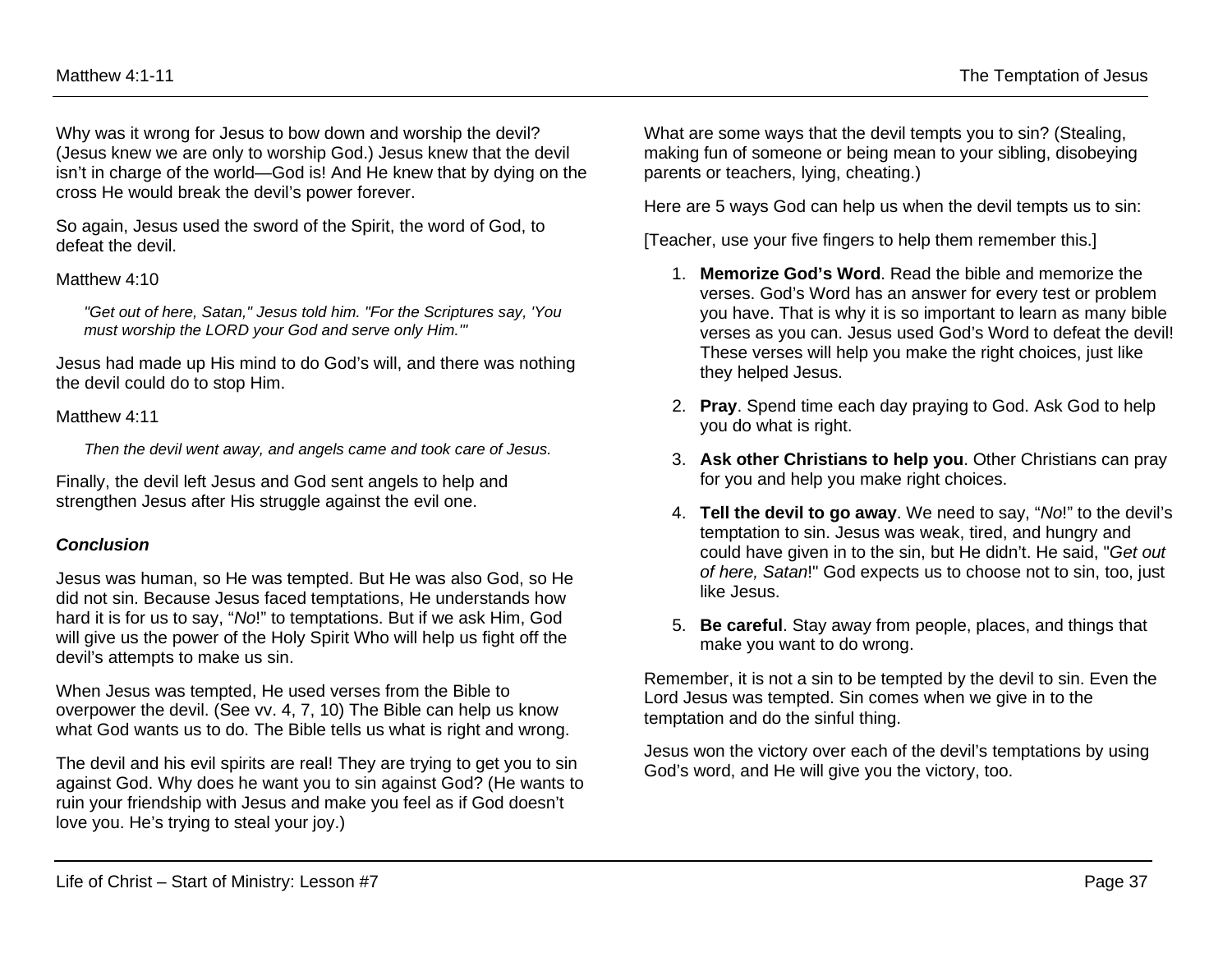# **Closing Prayer**

Father, please give us a desire in our hearts to learn and memorize Your Word. We want it to be tucked away inside our hearts for those times when the devil tempts us to sin. Then give us the strength we need to say "*No*" to sin. Help us to make wise choices as we live our daily lives. In Jesus' name, we pray. Amen

## **Learning Activities**

### Craft Corner

*Swords*: Supplies needed: cardboard, scissors, paint or aluminum foil. Use the sword pattern (below).

Read Hebrews 4:12. This verse compares the Bible to a sword. Jesus used Scriptures as His "sword" to fight against Satan's attacks. Have the students make swords out of cardboard. They may paint them or cover them with aluminum foil. Talk about how swords were used in medieval times for protection against enemies. The swords the students make will remind them that the Word of God is for their protection, and for a weapon against Satan.

To carry this idea further, use the sword as a memorization tool. Let the students attach fake gems to their swords for each Scripture verse they memorize. Keep the swords for use throughout the unit. After completing the sword, have students write a short prayer asking God to help them defeat temptation.

## **Game Center**

### *Hiding God's Word*

Write the Memory verse on the board. Have the children read it out loud with you several times. Erase one or two words and have the children read the verse again, reciting the erased words from memory. Continue to erase words until they are all gone and the class knows the verse from memory.

Explain how important it is to hide God's word in their hearts. *God's Word in our heart keeps us from sinning*. Share a time in your life when you were tempted to sin and the Word of God protected you.

Or, use the following review questions in a game of your choice:

### *Review Questions*

- 1. Who is our enemy? (The devil is God's great enemy and our enemy also.)
- 2. What's another name for the devil? (Satan)
- 3. What does the devil want us to do? (Sin against God.)
- 4. After Jesus was baptized, where did the Holy Spirit lead Him? (Out into the desert wilderness.)
- 5. What happened to Jesus in the dessert? (For 40 days the devil came and tempted Jesus to sin.)
- 6. What is one way that Jesus was tempted? (Stones to bread, Jump off Temple, worship the devil.)
- 7. What did Jesus use to defeat the devil? (God's word.)
- 8. Why was Jesus able to overcome the devil's temptation to sin? (Jesus used God's word to answer the devil.)
- 9. Why does the devil tempt you to sin? (To ruin my friendship with Jesus and make me feel as if God doesn't love me.)
- 10. How did Jesus overcome each of the devil's temptations? (When the devil tempted Him to sin, Jesus quoted Scripture.)
- 11. Name a sin the devil might tempt you to do. (Stealing, making fun of or being mean to someone, disobeying parents, lying.)
- 12. What can you do to make sure you do not sin against God? (We can overcome temptations to sin by: prayer, quoting Bible verses, saying "No" to what is wrong, etc.)